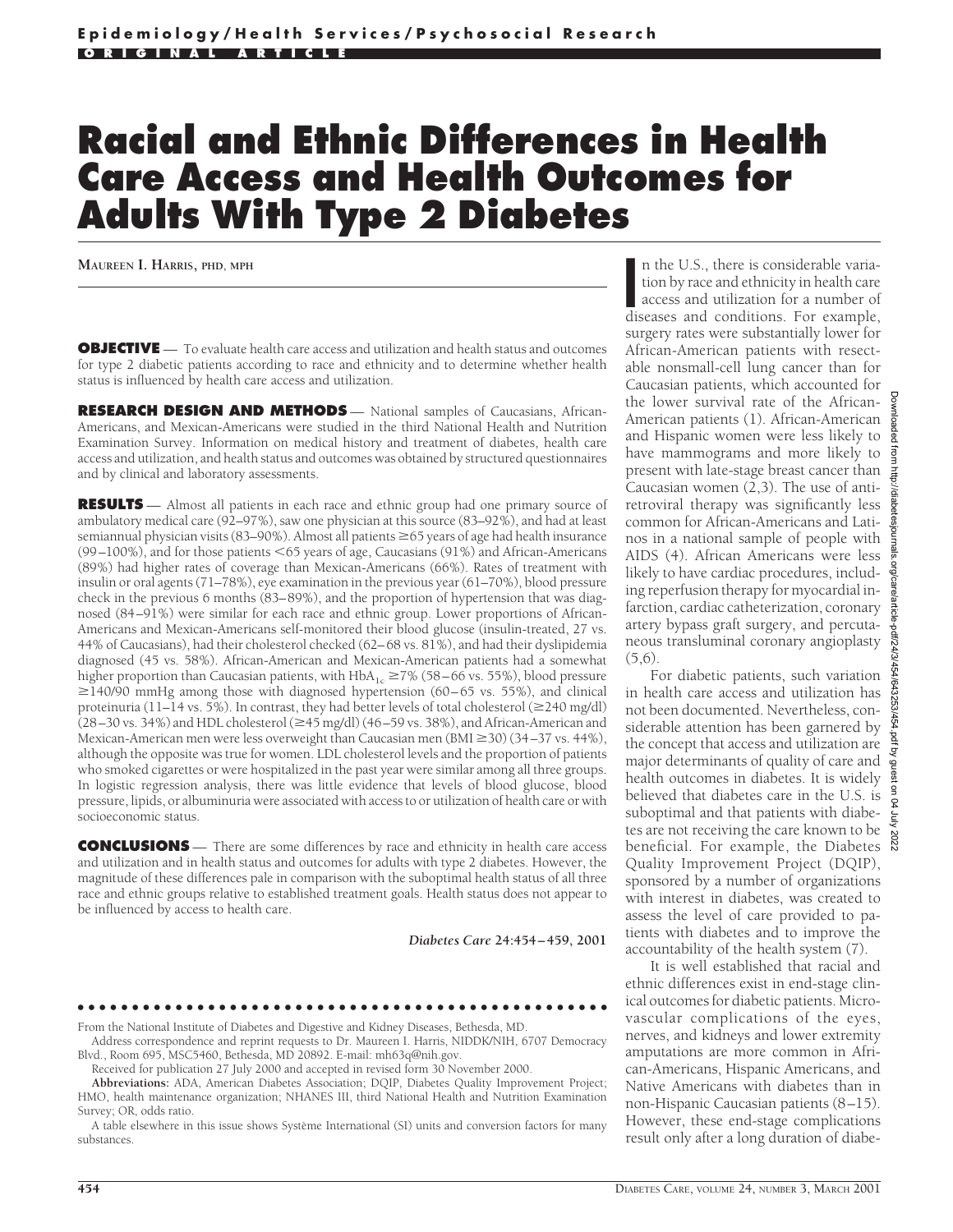**Table 1—***Characteristics of type 2 diabetic adults, according to race and ethnicity*

|                                                  | Non-Hispanic<br>Caucasian | Non-Hispanic<br>African-<br>American | Mexican-<br>American |
|--------------------------------------------------|---------------------------|--------------------------------------|----------------------|
| Median age (years)                               | 63.4                      | $59.5*$                              | 56.1†                |
| Median duration since diabetes diagnosis (years) | 6.4                       | 7.6                                  | 5.4                  |
| Men                                              | 46.0                      | 37.3‡                                | 38.7‡                |
| High school education or more                    | 61.1                      | 42.7 <sup>†</sup>                    | 23.1 <sup>†</sup>    |
| Family income $\geq$ \$20,000                    | 58.6                      | 31.5†                                | 35.0†                |
| Mean BMI $(kg/m2)$                               |                           |                                      |                      |
| Men                                              | 29.8                      | $28.3*$                              | 29.3                 |
| Women                                            | 30.8                      | 32.6‡                                | 31.0                 |
| Hypertension                                     | 65.9                      | 71.4                                 | 53.8‡                |
| Dyslipidemia                                     | 65.3                      | 62.2                                 | $51.2*$              |

Data are %, unless otherwise indicated. \**P* < 0.01,  $\uparrow$ *P* < 0.001,  $\uparrow$ *P* < 0.05 compared with non-Hispanic Caucasians.

tes and thus occur in patients who were diagnosed and received much of their medical care many years ago. The current contribution of the health care system to these racial and ethnic differences in adverse health outcomes versus the contributions of patient self-care practices and inherent biological and genetic factors is yet undetermined.

To investigate these issues, we analyzed data from the third National Health and Nutrition Examination Survey (NHANES III), in which questionnaire, clinical, and laboratory data on health care access, utilization, and medical outcomes were obtained for a representative sample of type 2 diabetic adults. The outcomes studied were those that are expected to be influenced by recent medical care, such as hyperglycemia, albuminuria, hypertension, and dyslipidemia.

## **RESEARCH DESIGN AND**

**METHODS** — NHANES III was conducted from 1988 to 1994 and included a stratified probability sample of the civilian noninstitutionalized U.S. population, with oversampling of African-Americans and Mexican-Americans. The design and conduct of the survey has been described (16). Participants were interviewed in their homes and were given a standardized set of examinations and laboratory measurements in an examination center. There were 16,993 participants  $\geq 25$ years of age, 1,608 of whom reported that they had been diagnosed with diabetes by a physician before the survey. Women with diabetes diagnosed only during pregnancy  $(n = 105)$  and subjects with type 1 diabetes, defined as those  $<$ 30 years

of age at diagnosis who had continuous insulin use since diagnosis of diabetes  $(n = 23)$ , were eliminated from analysis. The remaining 1,480 subjects were considered to have type 2 diabetes and included 590 non-Hispanic Caucasians, 405 non-Hispanic African-Americans, 450 Mexican-Americans, and 35 individuals of other races and ethnicities.

Information on sociodemographic and lifestyle characteristics, diabetes treatment, medical history, and health care utilization was obtained by structured questionnaires. Measurements of height, weight,  $HbA_{1c}$ , urine albumin and creatinine, blood pressure, and lipids were made during a separate clinical examination in which 88.2% of the interviewed subjects participated  $(n = 1,306)$ (17). Those who were examined did not differ from those who were not examined (16). Measures of functional status and quality of life were not obtained in NHANES III. Hypertension was defined as systolic blood pressure  $\geq$ 140 mmHg or diastolic blood pressure  $\geq$ 90 mmHg or taking antihypertensive medication. Dyslipidemia was defined as LDL cholesterol  $\geq$ 130 mg/dl or treatment with prescribed diet or medication. Definitions of treatment goals and abnormal values for  $HbA_{1c}$ , proteinuria, obesity, blood pressure, and blood lipids are those recommended by professional scientific organizations (18–21).

Statistical analyses were carried out using SAS (Cary, NC) with appropriate sampling weights to adjust for the stratified sample design. Standard errors were calculated and tests of statistical significance and logistic regression were performed using SUDAAN (Research Triangle Institute, Research Triangle Park, NC). Logistic regression with usual source of health care, number of physician visits, and any or private health insurance as independent variables was conducted for each race and ethnic group to examine whether there was any influence of these health care variables on health status and outcomes. Education and income were included as independent variables in additional models to determine whether there was any influence of socioeconomic status.

**RESULTS** — Of all patients, 74.4% were non-Hispanic Caucasian, 15.0% were non-Hispanic African-American, ă 5.8% were Mexican-American, and 4.8% Lou were of other race and ethnicity. Table 1  $\frac{1}{4}$ compares characteristics of the three main race and ethnic groups. Non-Hispanic Caucasians were older and greater proportions of them were male, had completed high school, and had family income  $\geq$ \$20,000. Caucasian men were heavier than African-American and Mexican-American men, and African-American women were heavier than Caucasian and Mexican-American women. Non-Hispanic African-Americans had a longer duration since diagnosis of diabetes and a greater proportion had hypertension. Mexican-Americans had the lowest rates of hypertension and dyslipidemia.

### Health care access and utilization

Health care access and utilization are shown in Table 2. Almost all patients in each race and ethnic group had one primary source of ambulatory medical care, described as a physician's office, clinic, or health center. Most of these patients consistently saw one specific physician at this source; 83–90% had at least semi-annual visits, and 62–68% had at least quarterly visits. Almost all patients  $\geq 65$  years of age had health insurance of some type (private insurance, Medicare, Medicaid, Champus, or Veterans Administration). However, for those patients <65 years of age, Caucasians and African-Americans had higher rates of coverage than Mexican-Americans.

A larger proportion of African-Americans was treated with insulin, but a smaller proportion was treated using oral agents, such that the rates of pharmacological treatment were similar for each

Jownloac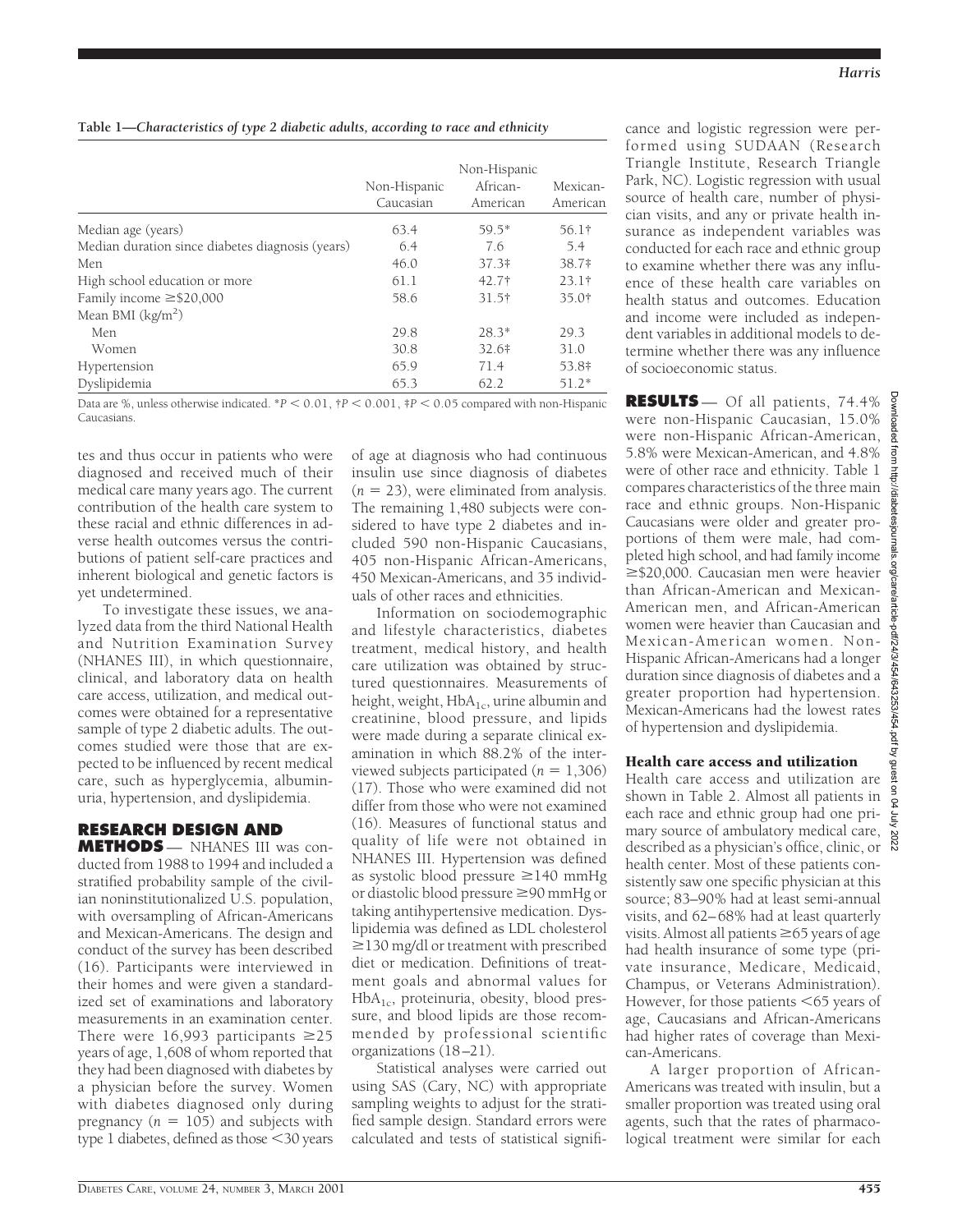| Table 2-Health care access for type 2 diabetic adults |  |  |
|-------------------------------------------------------|--|--|
|                                                       |  |  |

| Health care access                                           | Non-Hispanic<br>Caucasian | Non-Hispanic<br>African-American | Mexican-American  |
|--------------------------------------------------------------|---------------------------|----------------------------------|-------------------|
| One usual source of ambulatory medical care                  | 96.7                      | 93.9                             | 91.9              |
| Sees one primary physician at this source                    | 92.4                      | 88.2                             | 83.1              |
| Two or more physician visits in past 12 months               | 90.3                      | 86.6                             | 83.2              |
| Health insurance                                             |                           |                                  |                   |
| Age 25-64 years                                              | 91.4                      | 88.7                             | $65.9*$           |
| Age $\geq 65$ years                                          | 99.8                      | 100.0                            | 99.7              |
| Private health insurance                                     |                           |                                  |                   |
| Age 25-64 years                                              | 80.8                      | $62.9*$                          | $46.2*$           |
| Age $\geq 65$ years                                          | 80.3                      | 42.9*                            | $40.9*$           |
| Diabetes therapy                                             |                           |                                  |                   |
| Insulin                                                      | 25.7                      | 41.6†                            | 25.3              |
| Oral agents                                                  | 45.7                      | $36.5*$                          | 50.3              |
| Diet alone                                                   | 28.6                      | 21.9                             | 24.4              |
| Insulin treated, $\geq$ 2 injections per day                 | 60.4                      | 42.3†                            | 48.2              |
| Self-monitors blood glucose at least once per day            |                           |                                  |                   |
| Not insulin-treated                                          | 5.8                       | 3.9                              | 2.4               |
| Insulin-treated                                              | 44.2                      | 26.7 <sup>†</sup>                | 27.3 <sup>†</sup> |
| Eye examination in the past year                             | 65.3                      | 70.1                             | 60.8              |
| Blood pressure checked in the past 6 months                  | 88.4                      | 89.4                             | 83.4              |
| Cholesterol checked                                          | 80.8                      | 68.1*                            | $61.8*$           |
| Hypertension                                                 |                           |                                  |                   |
| Previously diagnosed, taking antihypertensive medication     | 83.1                      | 84.1                             | $71.3*$           |
| Previously diagnosed, not taking antihypertension medication | 6.4                       | 6.8                              | 12.8‡             |
| Undiagnosed                                                  | 10.5                      | 9.1                              | 15.9              |
| Dyslipidemia                                                 |                           |                                  |                   |
| Previously diagnosed, treated with diet or medication        | 52.3                      | $40.3*$                          | 40.6‡             |
| Previously diagnosed, not treated with diet or medication    | 6.2                       | 4.5                              | 4.3               |
| Undiagnosed                                                  | 41.6                      | 55.3‡                            | 55.1‡             |

Data are %. Sample sizes for hypertension ( $n = 864$ ) and dyslipidemia ( $n = 627$ ) exclude subjects who do not have these conditions; dyslipidemia data also exclude subjects with triglyceride levels  $\geq$  400 mg/dl for whom the Friedewald equation to compute LDL cholesterol is not valid. \**P* < 0.001,  $\uparrow$  *P* < 0.01, and  $\uparrow$  *P* < 0.05 compared with non-Hispanic Caucasians.

race and ethnic group (Table 2). Approximately half of the patients treated with insulin took two or more injections per day; the rates in African-Americans and Mexican-Americans were lower than those for Caucasians. Self-monitoring of blood glucose was rare among patients who were not treated with insulin. Among insulin-treated patients, a lower proportion of African-Americans and Mexican-Americans self-monitored their blood glucose than Caucasians. About two-thirds of patients had a dilated eye examination during the previous year, and almost all patients had their blood pressure checked within the previous 6 months. Differences by race and ethnicity in these procedures were not statistically significant.

Clinical hypertension was present in 66% of Caucasian patients, 71% of African-Americans, and 54% of Mexican-Americans (Table 1). Of those with hypertension, most were being treated with antihypertensive medication (Table 2). The proportion of hypertension that was untreated or undiagnosed was higher in Mexican-Americans (29%) than in Caucasians (17%) or African-Americans (16%). Dyslipidemia was present in 65% of Caucasians, 62% of African-Americans, and 51% of Mexican-Americans (Table 1). Much of the dyslipidemia was untreated by either diet or medication or was undiagnosed in all three race and ethnic groups (Table 2).

#### Health status and outcomes

Health status and outcome measures that were expected to be influenced by recent medical care are shown in Table 3. Although some measures were more severe in African-Americans and Mexican-Americans, these differences were often small or not statistically significant. African-Americans and Mexican-Americans

had somewhat higher proportions of  $HbA_{1c} \ge 7\%$ , clinical proteinuria, and blood pressure  $\geq$ 140/90 mmHg among those with diagnosed hypertension. In contrast, they had better levels of total cholesterol and HDL cholesterol than Caucasians, and African-American and Mexican-American men were less overweight than Caucasian men (although the opposite was true for women).

More than half of each group had an  $HbA_{1c}$  value  $>7.0\%$ , the recommended treatment goal for blood glucose control, and one-third of each group had either microalbuminuria or clinical proteinuria (Table 3). Of those whose hypertension had been diagnosed before the survey, more than half of each race and ethnic group were not controlled to the level of  $\leq$ 140/90 mmHg, even though 70–80% of these individuals were taking antihypertensive medication. An aggressive approach, including dietary changes and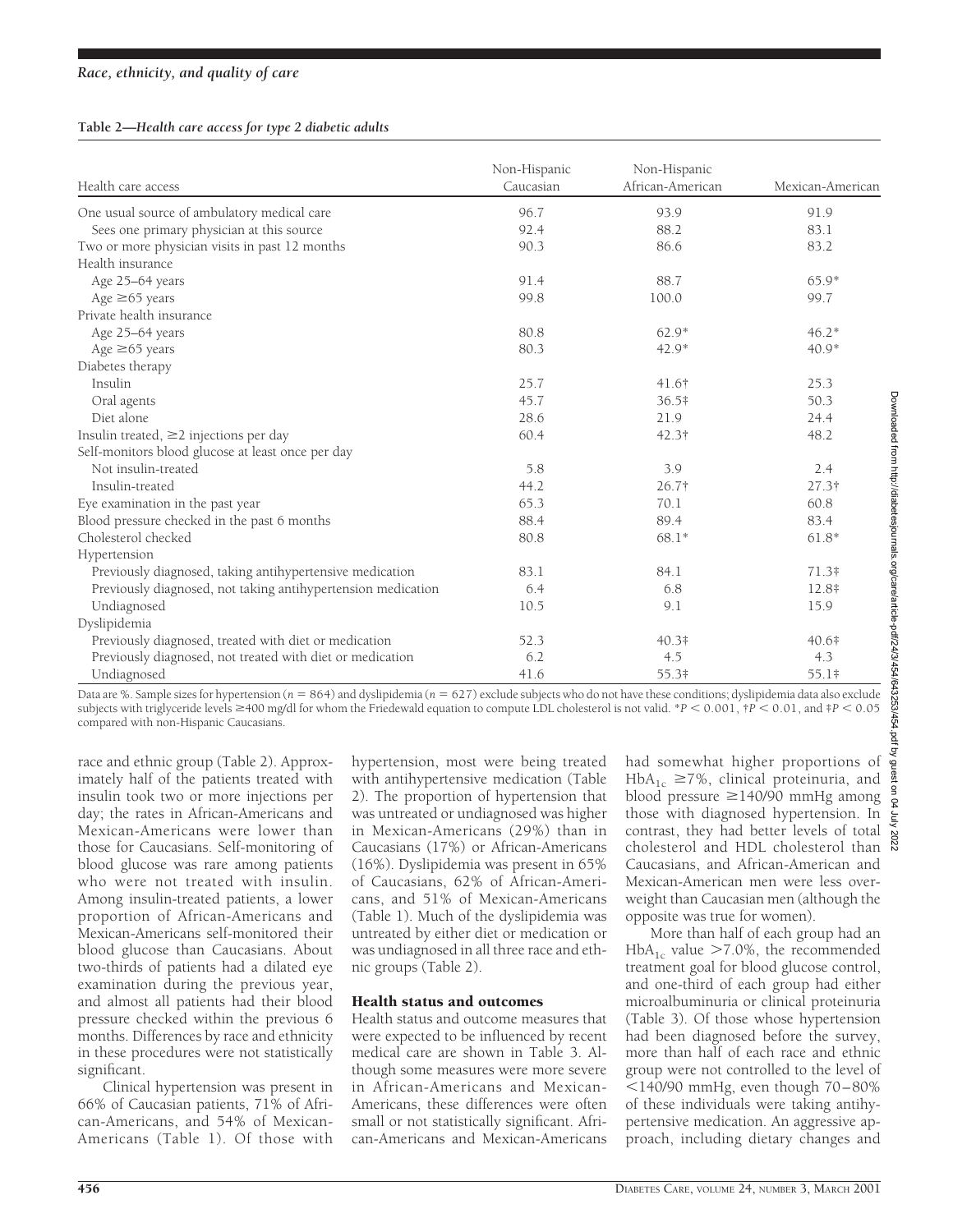#### **Table 3——***Health status and outcomes for type 2 diabetic adults*

|                                   | Non-Hispanic | Non-Hispanic     | Mexican- |
|-----------------------------------|--------------|------------------|----------|
| Health care outcome               | Caucasian    | African-American | American |
| $HbA_{1c} \ge 7.0\%$              | 55.1         | 58.2             | $65.5*$  |
| BMI $\geq$ 30 kg/m <sup>2</sup>   |              |                  |          |
| Men                               | 43.5         | 34.3             | 37.0     |
| Women                             | 45.5         | 53.7             | 48.2     |
| Microalbuminuria                  | 29.6         | 27.3             | 26.3     |
| Clinical proteinuria              | 5.2          | 13.6†            | $11.2*$  |
| Previously diagnosed hypertension |              |                  |          |
| Blood pressure <140/90 mmHg       | 45.2         | 39.6             | 34.7     |
| Blood pressure ≥140/90 mmHg       | 54.8         | 60.4             | 65.3     |
| Previously diagnosed dyslipidemia |              |                  |          |
| LDL cholesterol <130 mg/dl        | 35.4         | 23.9             | 37.9     |
| LDL cholesterol $\geq$ 130 mg/dl  | 64.6         | 76.1             | 62.1     |
| Serum total cholesterol (mg/dl)   |              |                  |          |
| $<$ 200                           | 31.1         | 35.7             | 38.1     |
| 200-239                           | 34.5         | 33.9             | 33.8     |
| $\geq$ 240                        | 34.4         | 30.4             | 28.1     |
| HDL cholesterol (mg/dl)           |              |                  |          |
| $<$ 35                            | 28.9         | 13.0†            | $20.1*$  |
| $35 - 45$                         | 32.7         | 28.0             | 33.9     |
| >45                               | 38.4         | 59.0†            | 46.0‡    |
| Triglyceride (mg/dl)              |              |                  |          |
| $<$ 200                           | 57.1         | 74.8†            | 57.3     |
| 200-399                           | 30.8         | $19.7*$          | 27.9     |
| $\geq 400$                        | 12.1         | $5.5*$           | 14.8     |
| LDL cholesterol (mg/dl)           |              |                  |          |
| < 100                             | 15.4         | 19.6             | $21.1*$  |
| $100 - 129$                       | 32.8         | 24.9‡            | 36.4     |
| $130 - 159$                       | 30.6         | 28.6             | 26.6     |
| $\geq$ 160                        | 21.2         | 26.9             | 15.9     |
| Lipoprotein(a) $>$ 30 mg/dl       | 20.1         | 58.8†            | 21.3     |
| Homocysteine >15 µmol/l           | 13.9         | 11.5             | $6.5*$   |
| Cigarette smoker                  | 18.0         | 23.9             | 17.7     |
| Hospitalized in past 12 months    | 27.1         | 27.9             | 22.6     |

Data are %. The upper limit of normal for  $HbA_{1c}$  in the assay system is 6.1%, defined as the mean  $+$  2 SD  $(5.27 + 0.85%)$  for the group of people with fasting plasma glucose <110 mg/dl and 2-h postchallenge glucose  $\lt 140$  mg/dl. Samples sizes for previously diagnosed hypertension ( $n = 618$ ) and previously diagnosed dyslipidemia ( $n = 302$ ) exclude subjects who have not been diagnosed with these conditions; dyslipidemia data also exclude subjects with triglyceride levels \$400 mg/dl for whom the Friedewald equation to compute LDL cholesterol is not valid.  $*P < 0.01$ ,  $*P < 0.001$ , and  $*P < 0.05$  compared with non-Hispanic Caucasians.

drug therapy, is recommended for diabetic patients who have LDL cholesterol values  $\geq$ 130 mg/dl. In NHANES III, of those who had previously been diagnosed with dyslipidemia, only approximately one-third had LDL cholesterol ,130 mg/dl, although most were being treated with diet and/or medication.

The percentage distributions for total cholesterol, HDL cholesterol, triglycerides, and LDL cholesterol are shown in Table 3. Large proportions of each race and ethnic group had levels that were above normal for each lipid variable. Elevated levels of lipoprotein(a) were found more often in African-Americans than in Caucasians and Mexican-Americans. Rates of homocysteinuria, cigarette smoking, and hospitalization in the previous year were similar among the three groups.

The association of health outcomes, (i.e., good blood glucose control  $[HbA<sub>1c</sub>]$  $\leq$ 7.0], absence of albuminuria [albuminto-creatinine ratio  $<$ 30 mg/g], controlled hypertension among those known to have hypertension  $\left[$  <140/90 mmHg], and controlled dyslipidemia among those known to have dyslipidemia [LDL cholesterol  $\leq$ 130 mg/dl]) and measures of access to health care were examined in logistic regression analyses separately for Caucasians, African-Americans, and Mexican-Americans. With few exceptions, the outcomes for each racial and ethnic group were not significantly associated with having a primary source of ambulatory medical care, the number of physician visits per year, having any type of health insurance, or having private insurance.

The exceptions included the following features. For Caucasians, the 96.7% who had a usual source of ambulatory medical care were more likely to have  $HbA_{1c}$  <7.0% than the 3.3% without a usual source of care (odds ratio [OR] 10.4, 95% CI 1.3–84.2). Hypertensive African-Americans with six or more physician visits in the previous year were more likely to have blood pressure  $<$ 140/90 mmHg than those with less than six visits (OR 1.5, CI 1.2–4.8). The 93% of African-Americans with any type of health insurance were more likely than the 7% without insurance to have  $HbA_{1c}$  $<$  7.0% (OR 3.7, CI 1.1–12.5) and to have albumin-to-creatinine ratio  $\leq$ 30 mg/g (2.7, 1.1–6.5). African-Americans and Mexican-Americans with private health insurance (56 and 45% of these groups, respectively) were more likely to have albumin-to-creatinine ratio  $<$ 30 mg/g (OR 1.6, CI 1.1–2.4 and OR 2.1, CI 1.2–3.3, respectively).

Because of the many logistic regressions performed and the wide CIs, the clinical and statistical significance of these few exceptions should be considered with reservation. There was no association of socioeconomic status, measured by levels of education and income, with blood glucose control, hypertension control, lipid control, or albuminuria in Caucasians, African-Americans, or Mexican-Americans, with only one exception: Mexican-Americans with a high school education or more were twice as likely to have normoalbuminuria as those with less than a high school education (OR 2.1, CI 1.1– 4.1).

**CONCLUSIONS** — These data indicate that there are some differences among Caucasians, African-Americans, and Mexican-Americans in health care access and utilization and in health status and outcome measures that are influenced by recent medical care, such as hy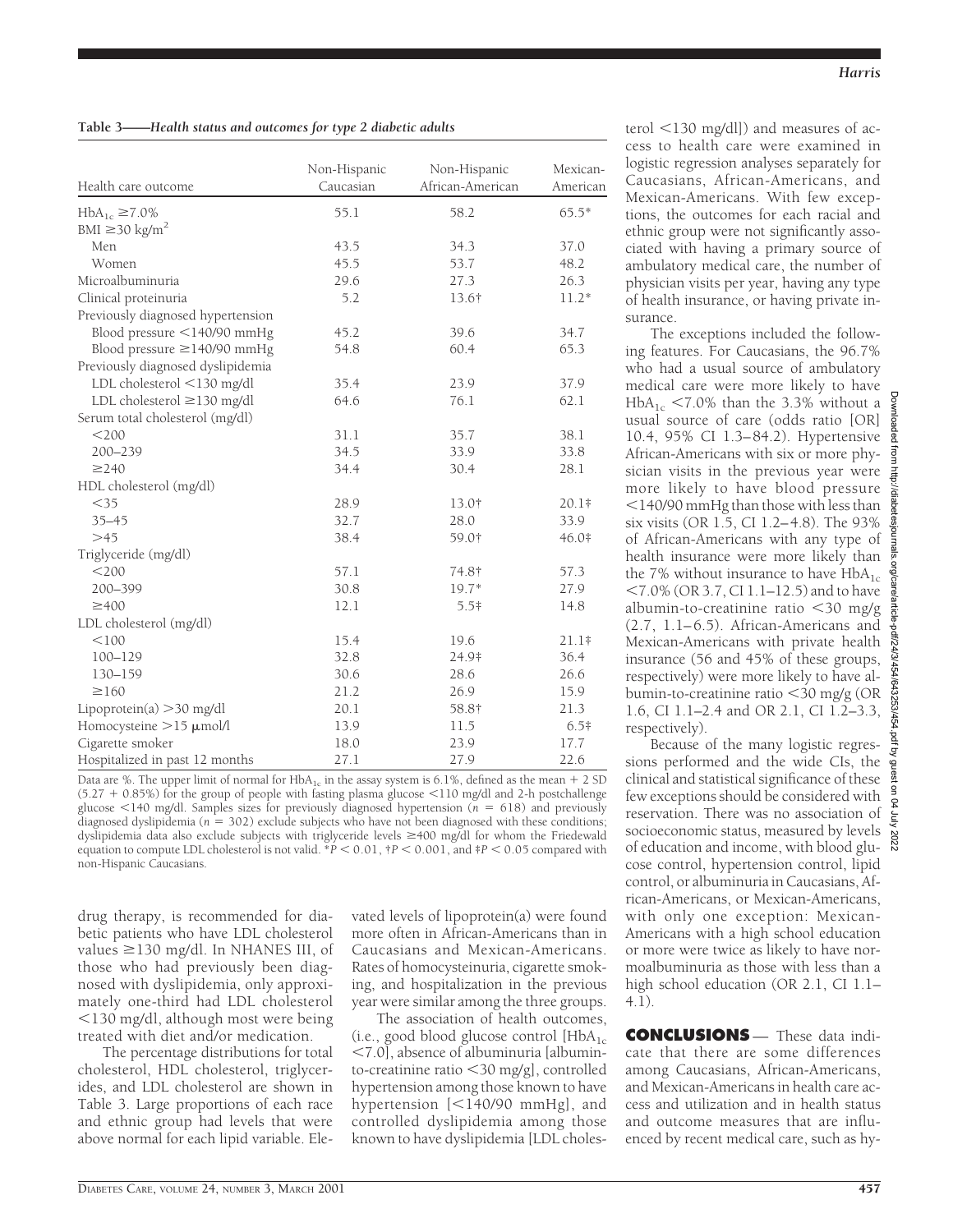perglycemia, albuminuria, hypertension, and dyslipidemia. However, many of the differences are small or are not statistically significant. More importantly, the magnitude of the differences pale in comparison with the suboptimal health status of all three race and ethnic groups relative to current treatment goals for blood glucose, blood pressure, lipids, and albuminuria.

In each race and ethnic group, there were high rates of health care access and utilization, screening for diabetes complications, and treatment of hyperglycemia, hypertension, and dyslipidemia. Nevertheless, in each group, glycemic control was poor; many patients were obese and had albuminuria, and much of the hypertension and dyslipidemia was not controlled. One-fourth of patients had to be hospitalized in the previous year, and one-fifth of patients smoked cigarettes. In logistic regression, there was little evidence in any of the race and ethnic groups that health status and outcomes were influenced by access to or utilization of health care or by socioeconomic status.

As previously discussed (17), it is likely that health outcomes for patients with diabetes are determined by multiple factors, including intractability of diabetes to current therapies, patient self-care practices, physician medical care practices, and characteristics of U.S. health care systems, rather than by the race and ethnicity of diabetic patients.

Only a few previous studies have examined race and ethnic differences in health care for diabetes. For Medicare patients in 1993, rates for quality of care measures were low for all patients. There were small differences between African-Americans and Caucasians in health perception, but not in rates of diabetes complications or ability to perform activities of daily living. African-Americans less frequently had data recorded in their insurance claims showing that  $HbA_{1c}$  was measured, an ophthalmic visit was made, lipids were measured, and influenza vaccination was administered, but rates were not different for mammograms or hospitalization follow-up (22). In another study of Medicare records in 1992, race was not a predictor of expenditures for diabetes care (23). In a Michigan health maintenance organization (HMO) in 1991, African-Americans had higher  $HbA_{1c}$  and creatinine values, but both African-American and Caucasian patients infrequently received the medical care

recommended by the American Diabetes Association (ADA) (24). In a California HMO in 1992, an eight-point prevention score reflecting ADA guidelines for care and rates of diabetes complications did not differ by race (25).

The literature is replete with studies showing that marked benefits to diabetic patients can accrue from reducing risk factors for diabetes complications. Improved glycemic control is associated with long-term health benefits such as decreased incidence of retinopathy, neuropathy, nephropathy, and other end-stage complications (26,27). It is also associated with substantial short-term improvements in quality of life, symptom distress, physical functioning, and economic benefits, including higher retained employment and less absenteeism (28). In contrast, medical care charges increase significantly for increases in  $HbA_{1c}$  levels .7%, suggesting that investment in clinical systems to improve diabetes care may benefit both payers and patients (29). The benefits of decreasing blood pressure and lipids are well recognized and include reductions in the risk of micro- and macrovascular disease and death (30–32). Socioeconomic status does not appear to be an important determinant of diabetes complications. Among Hispanics and Anglos in San Antonio, Texas, complications of diabetes were not related to socioeconomic status (33). No association of glycemic control with income or education was found in Caucasians, African-Americans, or Mexican-Americans in NHANES III (34).

#### **References**

- 1. Bach PB, Cramer LD, Warren JL, Begg CB: Racial differences in the treatment of early-stage lung cancer. *N Engl J Med* 341: 1198–1205, 1999
- 2. Yood MU, Johnson CC, Blount A, Abrams J, Wolman E, McCarthy BD, Raju U, Nathanson DS, Worsham M, Wolman SR: Race and differences in breast cancer survival in a managed care population. *J Natl Cancer Inst* 91:1487–91, 1999
- 3. Frost FJ, Tollestrup K, Trinkaus KM, Rodgers D, Kunde T, Petersen HV, Stidley CA: Mammography screening and breast cancer tumor size in female members of a managed care organization. *Cancer Epidemiol Biomarkers Prev* 7:585–9, 1998
- 4. Shapiro MF, Morton SC, McCaffrey DF, Senterfitt JW, Fleishman JA, Perlman JF, Athey LA, Keesey JW, Goldman DP, Berry SH, Bozzette SA, for the HCSUS Consortium: Variations in the care of HIV-in-

fected adults in the United States. *J Am Med Assn* 281:2305–15, 1999

- 5. Canto JG, Allison JJ, Kiefe CI, Fincher C, Farmer R, Sekar P, Person S, Weissman NW: Relation of race and sex to the use of reperfusion therapy in Medicare beneficiaries with acute myocardial infarction. *N Engl J Med* 342:1094–1100, 2000
- 6. Sheifer SE, Escarce JJ, Schulman KA: Race and sex differences in the management of coronary artery disease. *Am Heart J* 139: 848–857, 2000
- 7. Diabetes Quality Improvement Project [article online], 1998. Available from http: //www.diabetes.org/dqip.asp. Accessed 20 July 2000.
- 8. Harris MI, Klein R, Cowie CC, Rowland M, Byrd-Holt DD: Is the risk of diabetic retinopathy greater in non-Hispanic African-Americans and Mexican-Americans than in non-Hispanic Caucasians with type 2 diabetes?: a U.S. population study. *Diabetes Care* 21:1230–1235, 1998
- 9. Haffner SM, Fong D, Stern MP, Pugh JA, Hazuda HP, Patterson JK, Van Heuven WAJ, Klein R: Diabetic retinopathy in Mexican-Americans and non-Hispanic whites. *Diabetes* 37:878–884, 1988
- 10. Franklin GM, Kahn LB, Baxter J, Marshall JA, Hamman RF: Sensory neuropathy in noninsulin-dependent diabetes mellitus: the San Luis Valley Diabetes Study. *Am J Epidemiol* 131:633–643, 1990
- 11. Cowie CC, Port FK, Wolfe RA, Savage PJ, Moll PP, Hawthorne VM: Disparities in incidence of diabetic end-stage renal disease by race and type of diabetes. *N Engl J Med* 321:1074–79, 1989
- 12. Haffner SM, Mitchell BD, Pugh JA, Stern MP, Kozlowski MK, Hazuda HP, Patterson JK, Klein R: Proteinuria in Mexican-Americans and non-Hispanic Caucasians with NIDDM. *Diabetes Care* 12:530–536, 1989
- 13. Nelson RG, Morgenstern H, Bennett PH: An epidemic of proteinuria in Pima Indians with type 2 diabetes mellitus. *Kidney Int* 54:2081–2088, 1998
- 14. Resnick HE, Valsania P, Phillips CL: Diabetes mellitus and nontraumatic lower extremity amputation in African-American and Caucasian Americans: the National Health and Nutrition Examination Survey Epidemiologic Follow-up Study, 1971– 1992. *Arch Intern Med* 159:2470–2475, 1999
- 15. Lavery LA, van Houtum WH, Ashry HP, Armstrong DG, Pugh JA: Diabetes-related lower-extremity amputations disproportionately affect African-Americans and Mexican-Americans. *South Med J* 92:593– 599, 1999
- 16. Harris MI, Flegal KM, Cowie CC, Eberhardt MS, Goldstein DE, Little RR, Wiedmeyer HM, Byrd-Holt DD: Prevalence of diabetes, impaired fasting glucose, and

Downloaded